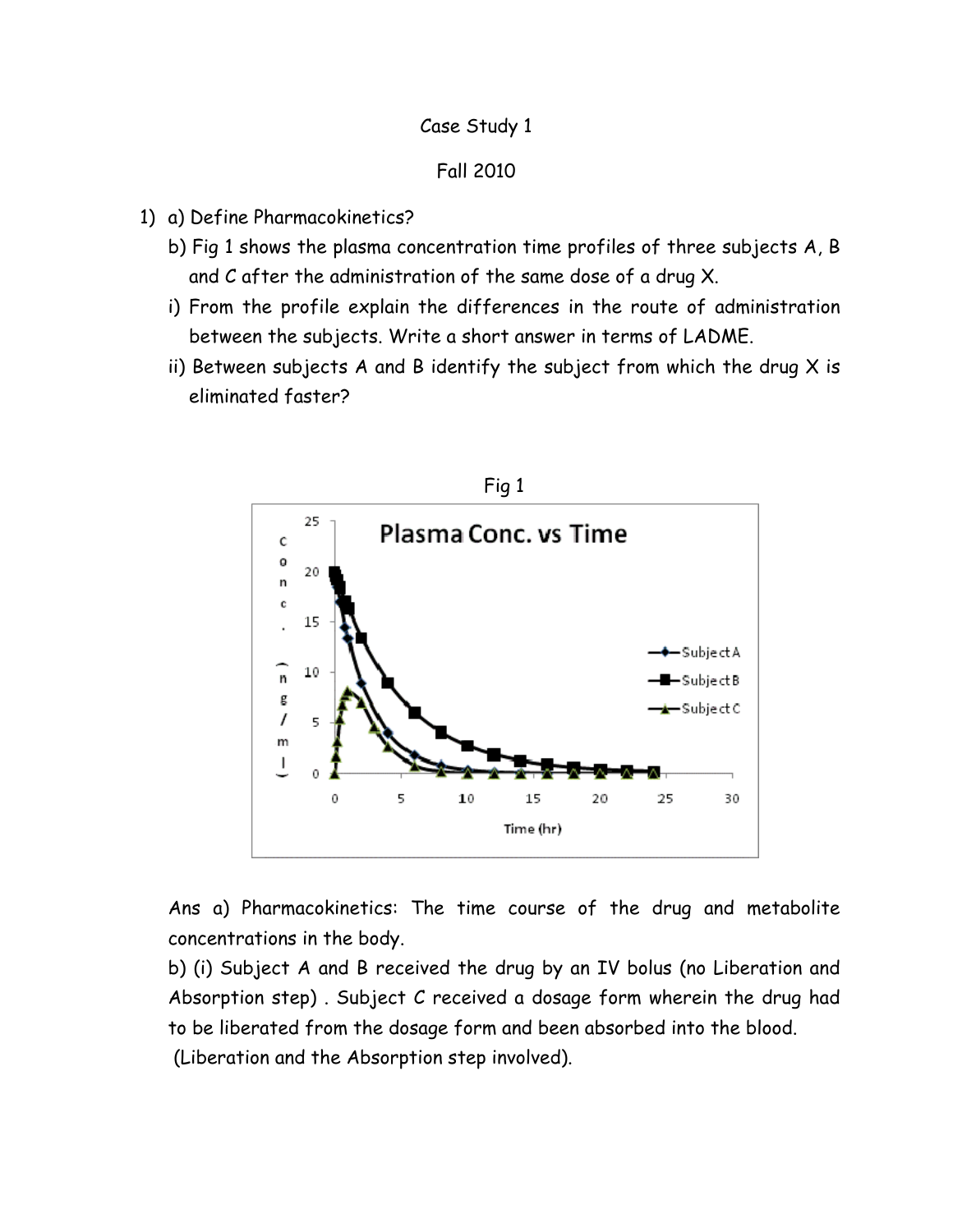(ii) In subject A the drug is eliminated faster. The plasma concentration fall faster in subject A when compared to subject B.

- 2) The table1 shows the serum concentration profiles of a certain drug in patient X. Please specify the units for the Pk parameters to get full credit.
- a) Determine if the elimination process is a first order or a zero order process. Plot the data on a semilog paper.
- b) Calculate Ke, the first order elimination rate constant.
- c) Calculate AUC  $_{0$ -tlast and AUC  $_{0$ -inf by trapezoidal rule.
- d) Calculate the concentration of the drug X in serum at time 5hr.

| Time (hr) | Conc.(ng/ml) |  |
|-----------|--------------|--|
| O         | 20           |  |
| 1         | 16.37        |  |
| 1.5       | 14.82        |  |
| 2         | 13.41        |  |
| 4         | 8.99         |  |
| 6         | 6.02         |  |
| 8         | 4.04         |  |
| 10        | 2.71         |  |
| 12        | 1.81         |  |

Table 1

Ans) a) The elimination is a first order process. (plot of lnconc vs time is a straight line) hence plot on a semilog paper.